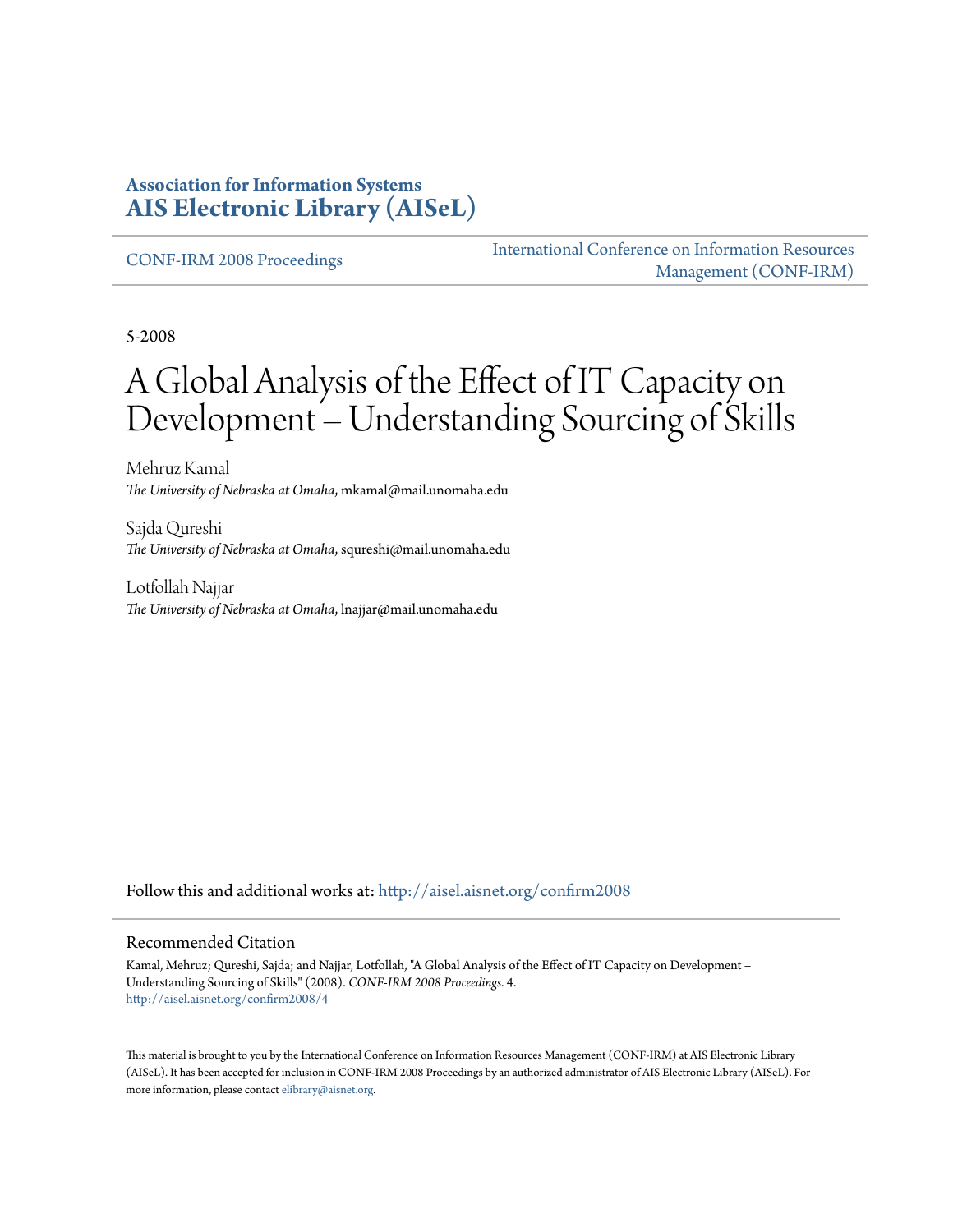# **4F. A Global Analysis of the Effect of IT Capacity on Development – Understanding Sourcing of Skills**

| Mehruz Kamal               | Sajda Qureshi              | Lotfollah Najjar           |
|----------------------------|----------------------------|----------------------------|
| The University of Nebraska | The University of Nebraska | The University of Nebraska |
| at Omaha                   | at Omaha                   | at Omaha                   |
| mkamal@mail.unomaha.edu    | squreshi@mail.unomaha.edu  | In aijar@mail. unomaha.edu |

### *Abstract*

The use of IT to support global processes has opened up opportunities for some countries to source skills from other countries often located in very different parts of the world. This study investigates the relationship between ICT Capacity and Skills and their effects on Economic Development from 2001 to 2005 for each of the 183 countries that are members of the United Nations. Following an analysis of ICT Capacity and its relationship to Skills and Economic Development, this paper reports positive correlations. The contribution of this paper is in the development and testing of a conceptual model that illustrates these correlations and explains why digital divides are narrowing in some countries but widening in others. This relationship between ICT capacity and skills has implications for the global sourcing of skills between countries and regions.

# *Keywords***:**

Information and Communication Technology Capacity, Social & Economic Development.

### **1. Introduction**

The increasing globalization of the world economy has meant that countries are becoming more dependent upon each other for resources. In particular, access to information, expertise and knowledge is a key determinant of those able to participate in this global economy supported by multiple types of Information Communication and Technology (ICT) infrastructures. In his book, the "Runaway World", Giddens (2003) suggests that information literacy is paramount for those wanting to survive in this interconnected world. He suggests that the more science and technology intrude into our lives, the more active or engaged our relationship to it becomes. International development agencies highlight problems of exclusion from the knowledge economy where know-how replaces land and capital as the basic building blocks of growth (Norris 2001, UNDP 2003, World Bank 2003). A World Bank study found that 90% of the world's internet subscribers are in countries whose population is 15% of the global total (Dasgupta et al. 2004). In a study of 183 nations in the world, the International Telecommunication Union (ITU) devised a new set of metrics called the ICT Opportunity Index (ICT-OI). The ICT-OI is used to measure access to and usage of ICT by individuals and households. The fundamental principle behind this index has been to interpret the notion of ICT access and usage within the context of a global Information Society, thus recognizing that ICT opportunities are an important part of social development. The results from these studies show that there is a significant difference between the information rich and information poor – more commonly referred to as the Digital Divide.

Evidence from recent studies shows that this digital divide is closing rapidly and is bringing to light a more profound divide: that of the social gap between those who have access to the basic social services such as education and their effects on development of communities that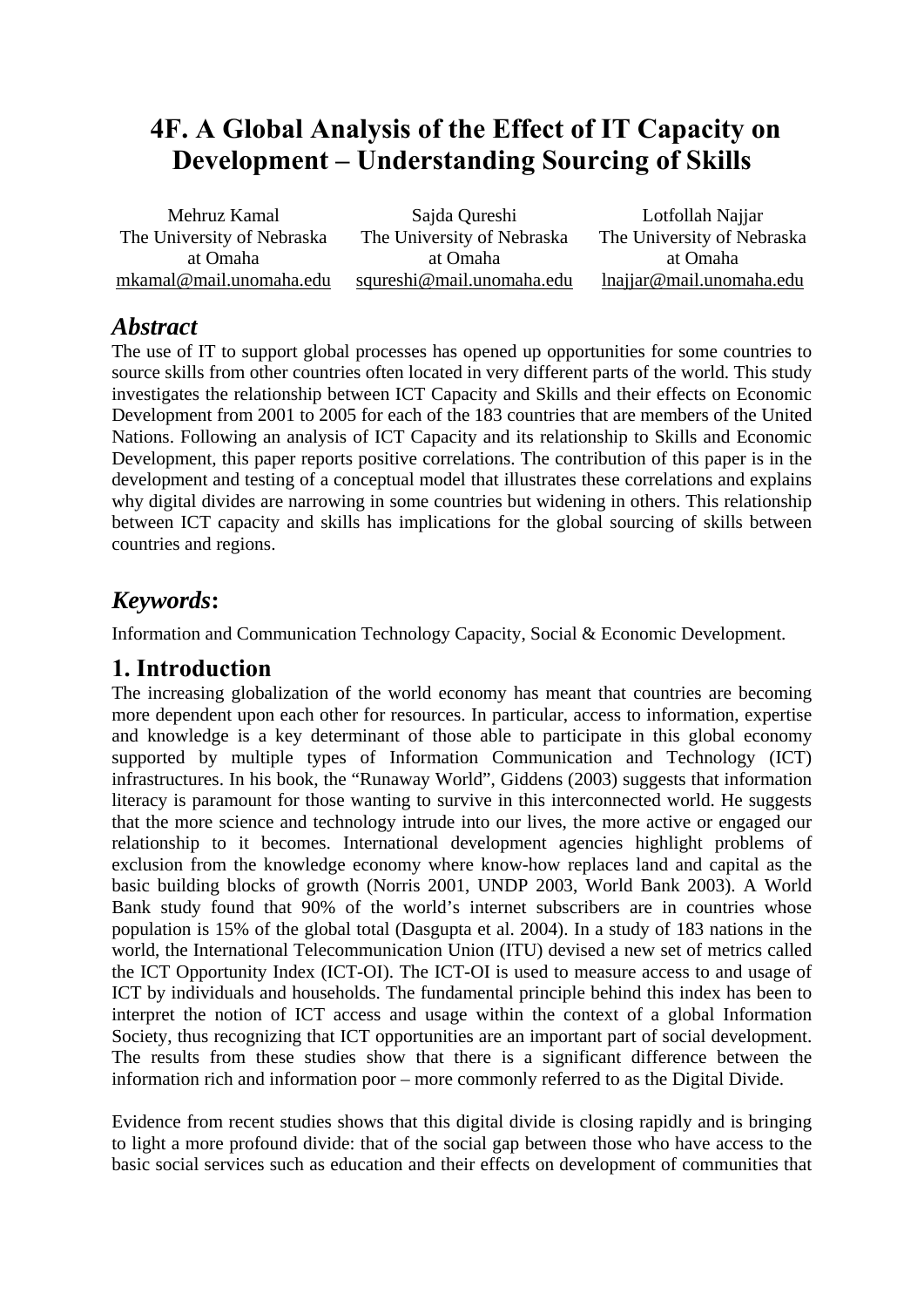are often rural. Keen (2007) takes a view of the Digital Divide that is very different from the orthodox perspectives of others in the field of development. His core argument for bypassing the Digital Divide is how to leverage the resourceful, inventive and energetic talent pools of poor countries so that they can be innovators on their own behalf and help their families and communities live a better life. And so the Digital Divide needs to be addressed from a social rather than a technological innovation standpoint. Qureshi, Keen and Kamal (2007) have addressed this by illustrating how knowledge networking enables the social divide to be bridged through processes of migration, education and civic engagement on the part of a country's population. This, in turn, paves the way for enabling the decision making on global capability sourcing (Keen and Qureshi 2006).

It then appears that our understanding of technology development, adoption and use changes in the context of a multi-country environment. This implies that if there is a skill gap among economies, with the use of Information and Communication Technology (ICT) Infrastructures, the imbalances will correct themselves through sourcing of talent and services. The question we investigate in this paper is: How does ICT capacity affect this skill gap? It appears that there is a connection between the ICT capacity of a country and its ability to create new jobs and opportunities. The second question we investigate is what is the relationship between ICT Capacity and a broader Social development construct – made operational through a skills indicator - to Economic Development? These differences in ICT capacity, as they relate to skills, could potentially bring an economy into a positive growth spiral causing these countries to invest in skills that they require. Conversely, countries with stagnant growth could potentially bring about a net outflow of talent to higher growth countries. This relationship between ICT capacity and skills has implications for the global sourcing of goods and services between countries and regions. This study investigates the relationship between ICT capacity and skills and their effects on economic growth from 2001 to 2005 for each of the 183 countries that are members of the United Nations. Following an analysis of ICT capacity and its relationship to skills, this paper reports positive correlations between these two constructs. However, surprisingly, no relationship between ICT capacity and economic growth was found. On the other hand, skills and growth appears to have significant bi-directional relationship.

### **2. Theoretical Model**

The following sections develop a conceptual model comprising of theoretical contributions from Information Technology for Development as they relate to ICT capacity, Social and Economic Development. All these three issues are important in the general context and are salient aspects of that which we are examining and are interested to see whether any relationships exists among them.

#### **2.1 Information and Communications Technology Capacity**

The capacity of a country's information and communication technology infrastructure can potentially decrease the digital divide if coupled with adoption as it relates to local needs. Research in IT for Development provides specific insight into approaches through which information systems can be implemented and adopted in a variety of cultural contexts and global environments. This area of research has implications for increasing the relevance of areas such as adoption and diffusion of IT (Davis, 1989, Venkatesh et al 2003), and developing methods and approaches for implementing IS for global environments; and has relevance for managing dispersed collaborative environments in a variety of contexts including off-shore outsourcing (Tractinsky and Jarvenpaa 1995, and Qureshi and Zigurs 2001).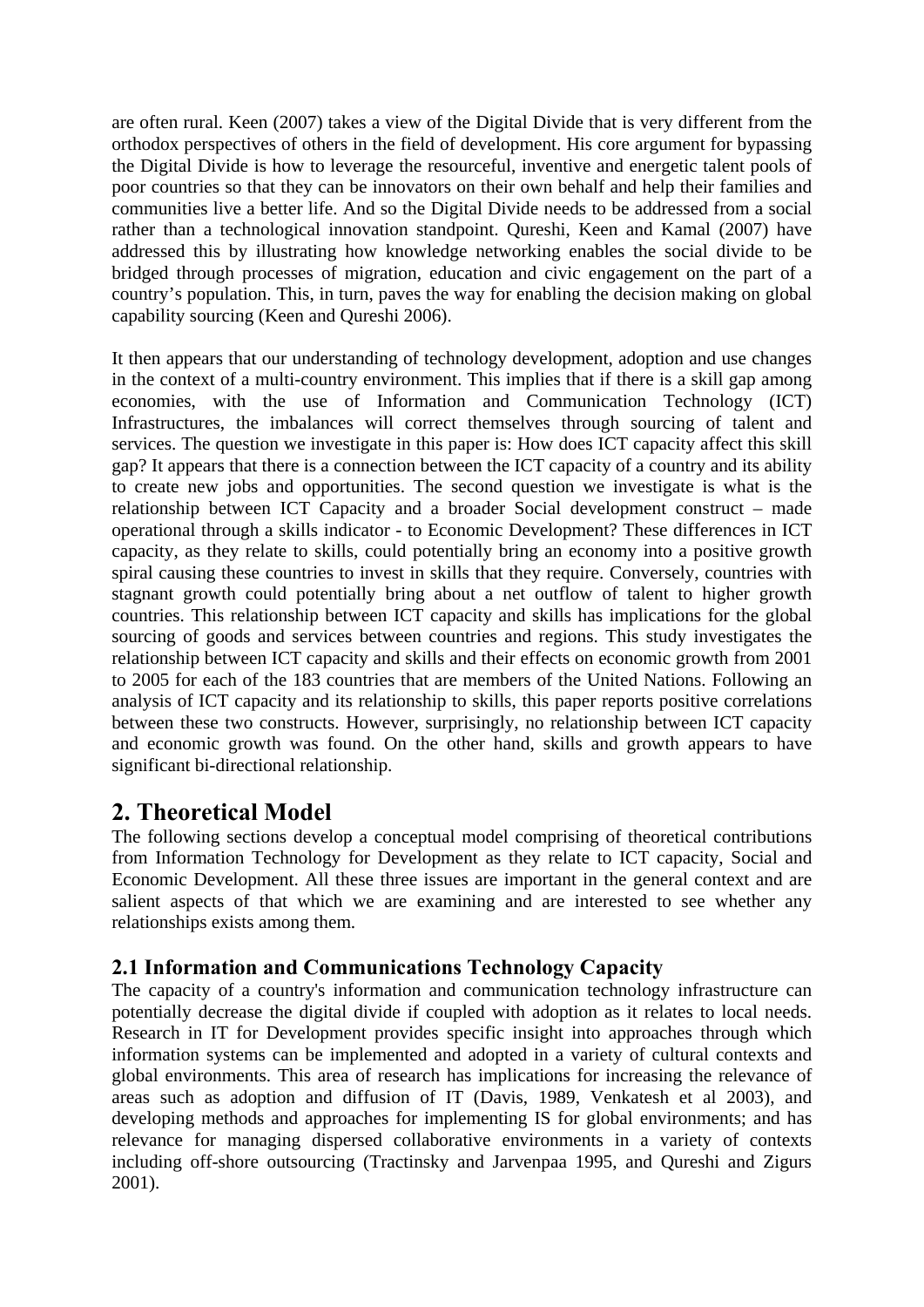In drawing upon the above research, the adoption and use of IT in developing countries has been seen to bring about development in countries and economies as they relate to each other (Qureshi 2005, Cecchini and Scott 2003, Steinberg 2003, Qiang et al 2003, and Avgerou 1998). This suggests that ICT Capacity is being used to stimulate infrastructures for mobile and distributed communication and access to resources. A World Bank definition suggests that the term ICT "… comprises hardware, software, networks, and media for the collection, storage, processing, transmission and presentation of information" (World Bank 2003, p.1). This term denotes a collection of technologies that can be used to stimulate development. Steinberg (2003) suggests that ICT is highly versatile and can help support development efforts if employed judiciously. However, a key issue is not unequal access to computers but the unequal ways that computers are used (Warschauer 2003). It is these unequal ways that need to be addressed through the phenomena of social development.

#### **2.2 Social Development**

The social perspective of development has its focus on improving core aspects in a society such as healthcare, education, environment and community services (Hamelink, 2002). For the purposes of this study, the broader social development construct will be confined to literacy and education since we are focused on understanding the sourcing of skills. Now, a key component in understanding the social divide is the development and access to social capital. In simplistic terms, social capital refers to the characteristic of social interactions and networks that can provide value added resources to a society. In the context of world development, increasing importance of social capital is being recognized as a key component affecting the increase in incomes (Fine 1999). Serageldin & Grooteart (2000) suggest that, at any given time, every country has appropriate levels of social capital, and that over time the total composition of social capital should increase through accumulation.

Steinmuller (2004) claims that ICTs may help communities of practice to have enhanced capabilities of global sourcing of knowledge and problem-solving activities resulting in greater social capital. Steinmuller goes on to say that the social networks of communities of practice help extend knowledge markets. In addition, he states that changes in communities of practice that are impacted by ICTs may have implications for growth, competitiveness, and employment. It then appears that ICTs have a role to play in enhancing and promoting social capital within communities and in turn serve as a strong force in enabling literacy and education within and among communities.

#### **2.3 Economic Development**

Schumpeter's (2002) theory of economic development suggests that innovations, such as Information Technologies, can enable an economy to stimulate growth. He also suggests that education has the effect of increasing the ability of factors of production to generate income and growth. Schumpeter's contribution to development economics is the concept that economies go through cycles of growth. He suggests that through technical and organizational progress, development takes place as knowledge progresses. New technical innovations can bring about development if they offer opportunities for new enterprises. In addition to being an economic phenomenon, Schumpeter purports that development is essentially a disturbance of equilibrium of the economy which he suggests is a static one. The third characteristic of development, according to Schumpeter, is that it occurs in waves or separate partial developments that follow one upon the other. While development brings about gains in value, it also leads to losses in value (Schumpeter 2002). This view of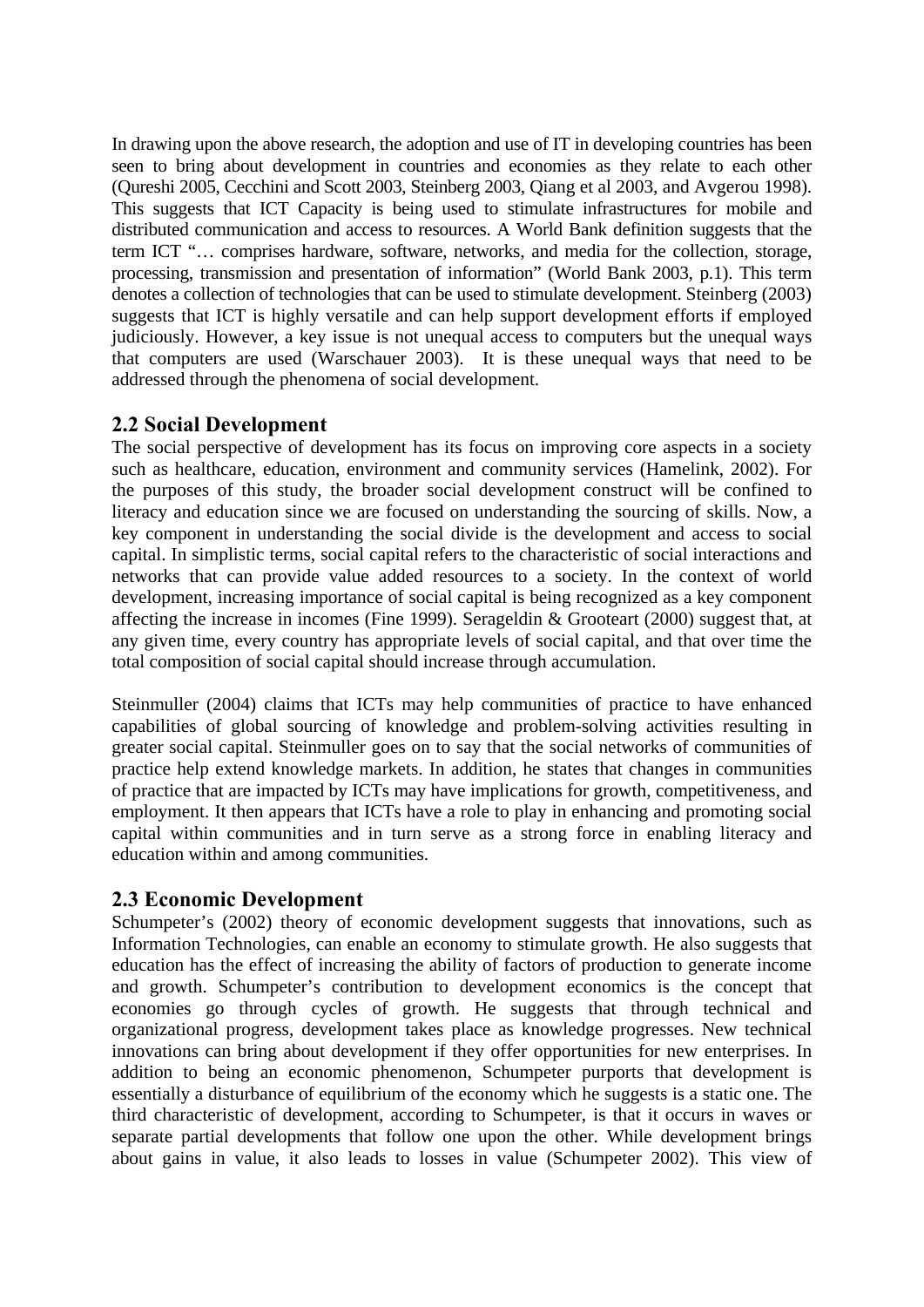economic development theory has been influential in studying changes in economies at the global level.

From the above it appears that there is a relationship between available ICT capacity and the country's corresponding development of skills of its population. ICT capacity of an economy can be taken to mean a composite measure of its existing ICT network infrastructure, ICT uptake and ICT intensity of use – which simply refers to an economy's ICT consumption within a given period. In terms of skills development in an economy, it may be a consideration of educational enrolment and literacy. Education and literacy together represent best available indicators for reflecting the extent to which knowledge-based inputs enhance awareness of ICT goods and services which, in turn, impact on access and usage, according to the ITU report (2007). The following model depicts the constructs measured in this study:



ICT capacity is comprised of the following indicators termed ICT networks, ICT uptake and Intensity of Use. Skills development comprises an education & literacy indicator and the Economic Development indicator is annual growth rate. (A breakdown and related definitions of these is illustrated in the appendix). This model suggests that an increase in ICT capacity can enable an increase in skills by providing greater access to education and resources to obtain an education, leading us to the following hypotheses:

Hypotheses

1. **H1**: *Countries with high ICT Capacity will have high levels of Skill development* 

This is a comparison between our sample of 183 countries to investigate the nature of the relationship between ICT capacity and the amount of skill development in our sample of countries.

2. **H2**: A*n increase in ICT Capacity brings about an increase in Skill development over time* 

This hypothesis will investigate the trend of the relationship between these two constructs over time, for each country, over the period of 2001-2005.

- 3. **H3**: *An increase in Skill development brings about increase in Economic Development*
- 4. **H4:** *An increase in ICT Capacity brings about increase in Economic Development*

The methodology section depicts the mode of computation that was utilized in calculating values for each of the indicators for the three constructs (see Appendix for a list of indicators and their sub-indicators for each construct).

## **3. Methodology**

Data for this study was taken from the latest release of the ITU report (2007) that provides telecommunications data on 183 countries world-wide. The manner in which ITU have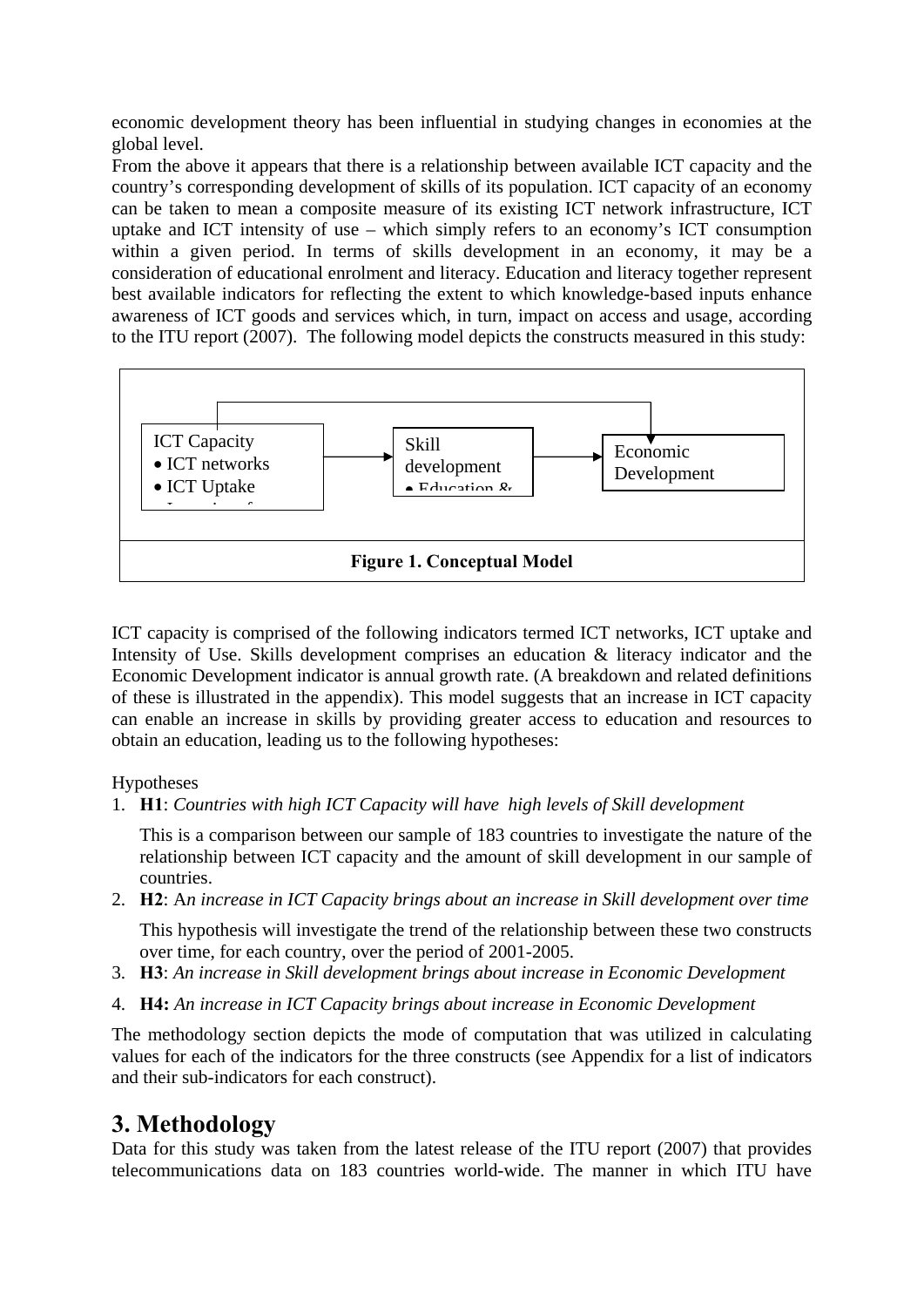computed the indicators is explained below. There are two main steps used to compute the indicators for each of the constructs – ICT capacity, skill development, and economic development.

**1**. The first step is to express each of the sub-indicators for each of the top level indicators (see Appendix) in index form. For example, if the top level indicator is Networks (for the ICT capacity construct), then the sub-indicators are *main telephone lines per 100 inhabitants, mobile cellular subscribers per 100 inhabitants, and international internet bandwidth*. These sub-indicators are taken to be expressed in index form using the following expression:  $I_t$ <sup>i,j</sup> =  $(V_t^{i,j} / V_{t0}^{i,c})$  \* 100 where *I* stands for the value of the index, *i* refers to individual indicators such as *main telephone lines per 100 inhabitants, or mobile cellular subscribers per 100 inhabitants, or international internet bandwidth*. *V* refers to the raw values of the indicators, *t0* refers to the reference year (2001) and *t* to any other year, *c* refers to the reference country. For example, say we want to transform the indicators, *main telephone lines per 100 inhabitants, mobile cellular subscribers per 100 inhabitants, and international internet bandwidth* for Hong Kong for the year 2005. Then, we would obtain the following expressions:

 $\mathbf{I}_{2005}$  main telephone lines, Hong Kong =  $(\mathrm{V}_{2005}$  main telephone lines, Hong Kong /  $\mathrm{V}_{2001}$  main telephone lines, Reference **Country) \* 100 -------**expr 1

 $I_{2005}$  mobile subscribers, Hong Kong =  $(V_{2005}$  mobile subscribers, Hong Kong /  $V_{2001}$  mobile subscribers, Reference **Country) \* 100 -----------** expr 2

 $I_{2005}$  intn'l internet bandwidth, Hong Kong =  $(V_{2005}$  intn'l internet bandwidth, Hong Kong /  $V_{2001}$  intn'l internet **bandwidth, Reference Country) \* 100 --** expr 3

The above expressions 1, 2, 3 give us the indices for computing the Networks value for Hong Kong in the year 2005. We will follow the same method to express the indices for computing the Skills value for Hong Kong in the year 2005. Skills is composed of two sub-indicators, that of *adult literacy rates, and gross enrollment rates*. The expressions for transforming these two sub-indicators into indices are as follows:

 ${\bf I_{2005}}$  adult literacy, Hong Kong  $={\bf (V_{2005}}$  adult literacy, Hong Kong /  ${\bf V_{2001}}$  adult literacy, Reference Country) \*  $100$  -------------------------expr 4

 ${\bf I_{2005}}$  gross enrollment, Hong Kong  $=$   $({\bf V_{2005}}$  gross enrollment, Hong Kong  $/$   ${\bf V_{2001}}$  gross enrollment, Reference Country<sub>)</sub>  $\ast$ **100** ---------------- expr 5

**2**. The second step is to proceed to aggregate across each component. In other words, the subindices will now be aggregated to form their top level indicator. Specifically, the sub-indices, *main telephone lines per 100 inhabitants, mobile cellular subscribers per 100 inhabitants, and international internet bandwidth* will be aggregated to form the Networks indicator. And the sub-indices, *adult literacy rates, and gross enrollment rates* 

expression is used for the  $\frac{1}{i}$  aggregation:

will be aggregated to form the  $\hat{I}_{t}^{i,j} = \frac{n}{n} \prod_{i=1}^{n} I^{i,j} e^{j}$  Skills indicator. The following

where Π denotes product and *n* the number of each component's individual index. For networks n=3 (fixed, mobile and bandwidth), for skills n=2 (literacy and gross enrolment). Therefore, for our example we would obtain the Networks indicator value for Hong Kong in 2005 from the following expression:

 $\hat{I}_{2005}$  NETWORKS, Hong Kong  $=$  3 $\sqrt{\Pi_{i=1}}$ n=3 I <sup>i, Hong</sup> Kong <sub>n, 2005</sub>

where each of the  $I^i$ , Hong Kong is the values of the sub-indices,  $I_{2005}$  main telephone lines, Hong Kong, **I2005 mobile subscribers, Hong Kong,** and **I2005 intn'l internet bandwidth.** And the expression for the Skills value for Hong Kong in 2005 is: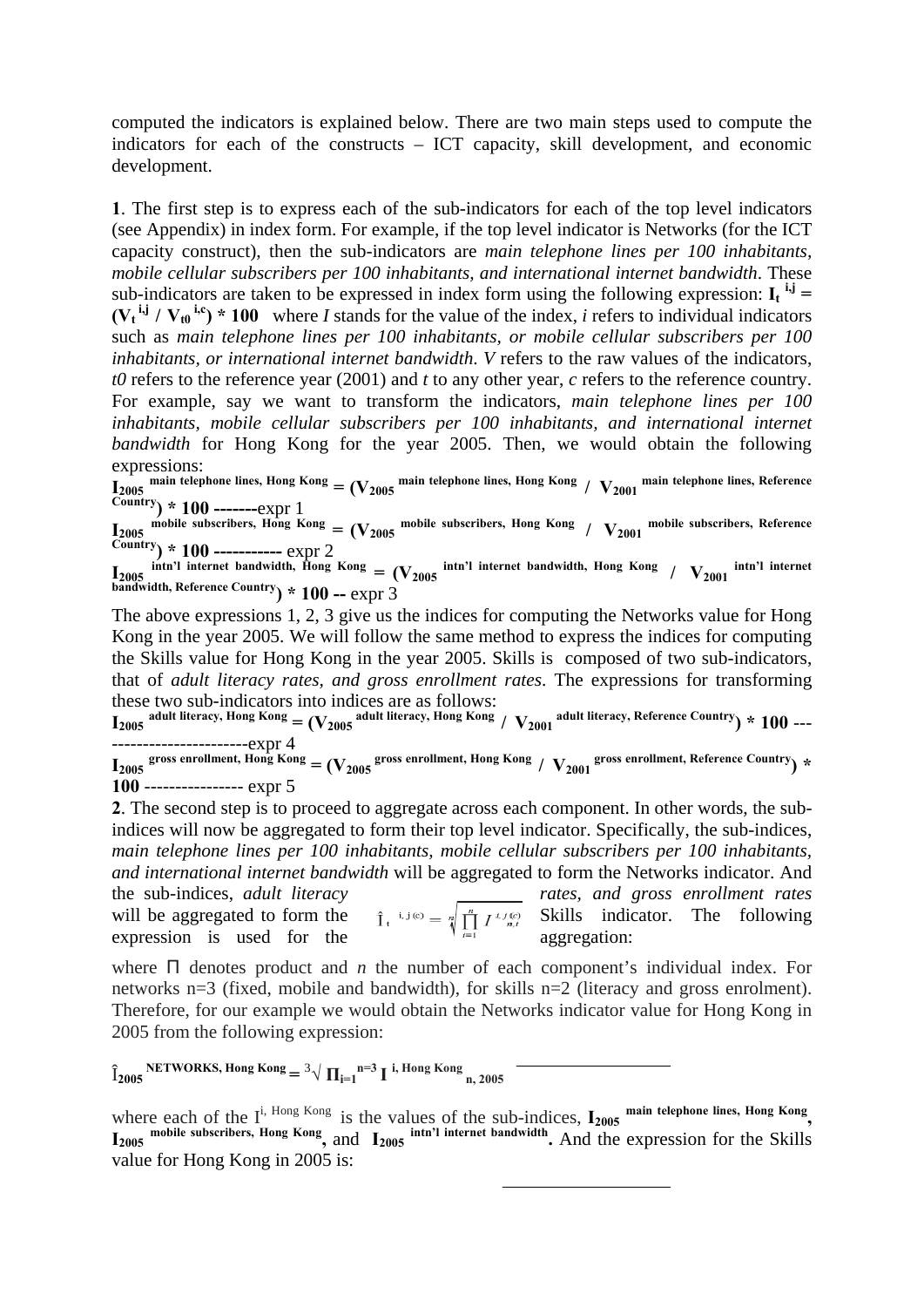$\hat{I}_{2005}$ **SKILLS, Hong Kong** =  $\frac{3}{\sqrt{\prod_{i=1} n}} = 3 \prod_{i} i$ , Hong Kong <sub>n, 2005</sub>

where each of the I<sup>i, Hong Kong</sup> is the values of the sub-indices,  $I_{2005}$  adult literacy, Hong Kong, and  $I_{2005}$ **gross enrollment, Hong Kong.**

The same method as outlined in steps 1 and 2 are carried out to obtain the values for the uptake indicator, as well as the intensity indicator values for each country, for each of the years ranging from 2001 to 2005. The following results section depicts the results obtained from investigating the four hypotheses. Statistical tests were conducted using SPSS version-14.

### **4. Results**

To test **H1**: *Countries with high ICT Capacity will have high levels of Skill development*, we used a sample of 183 countries. ICT capacity is operationally defined to be composed of networks, uptake and intensity. Skill development is made operational through the education & literacy indicator. To investigate whether ICT capacity has a relationship with Skill development, we carried out a multiple regression analysis, with the indicators, networks, uptake and intensity as the independent variables and education & literacy as the dependent variable. The multiple regression results show that networks, uptake and intensity *together* account for 53.2% of the variance in education & literacy with  $R = 0.735$  and  $p < 0.05$ , therefore indicating a significant directional relationship between ICT capacity and Skill development. This is represented by the arrow A1 in Figure 2. Additionally, we investigated whether the reverse held true. In this case, a multivariate regression analysis was conducted since in this instance we have three dependent variables, networks, uptake and intensity and one independent variable – education  $\&$  literacy (is represented by one indicator). The results showed that education & literacy have a significant relationship with networks, uptake and intensity as a whole (Wilks' Lambda =  $0.460$ ,  $p < 0.05$ ). The results also show that education & literacy has significant relationships individually with networks, uptake, and intensity (pvalue  $< 0.05$  in each of the three cases). Therefore, this implies that there is also a directional relationship from Skill development to ICT infrastructure. This relationship is given by arrow A2 in Figure 2.

For the second hypothesis **H2**: *An increase in ICT Capacity brings about an increase in Skill development over time,* we test the nature of the relationship between ICT capacity and that of Skill development over time – specifically between the years of 2001 to 2005. In order to investigate this relationship, once again the samples of 183 countries were used. The ITU report (2007) gives the values for networks, info-density (aggregation of networks and skills), and info-use (aggregation of uptake and intensity) for each of the years, 2001 – 2005. For the purposes of this study, we need to extract the skills values from within the info-density values given for each year. This was done using the formula given in the Methodology section which is:

Infodensity  $=$   $2\sqrt{I}$  Netwotks, c<sub>t</sub> \* I<sup>Skills, c<sub>t</sub></sup>  $\mathbf{I}^{\text{Skills, c}}$  **t** = (Infodensity)<sup>2</sup> / **I** <sup>Netwotks, c **t**</sup>

Hence, knowing the info-density and networks values for each of the 183 countries for each of the years 2001 – 2005, we were able to compute the skills values for each country for each year in the period 2001 – 2005. The next step was to compute the average of all the network values from 2001 – 2005 for each country. Similarly, the average of all the skills values from 2001 – 2005 were calculated. A linear regression analysis was then conducted on the averages of networks as independent variables and average skills as dependent variable for each country. The regression results show that there is a significant relationship between the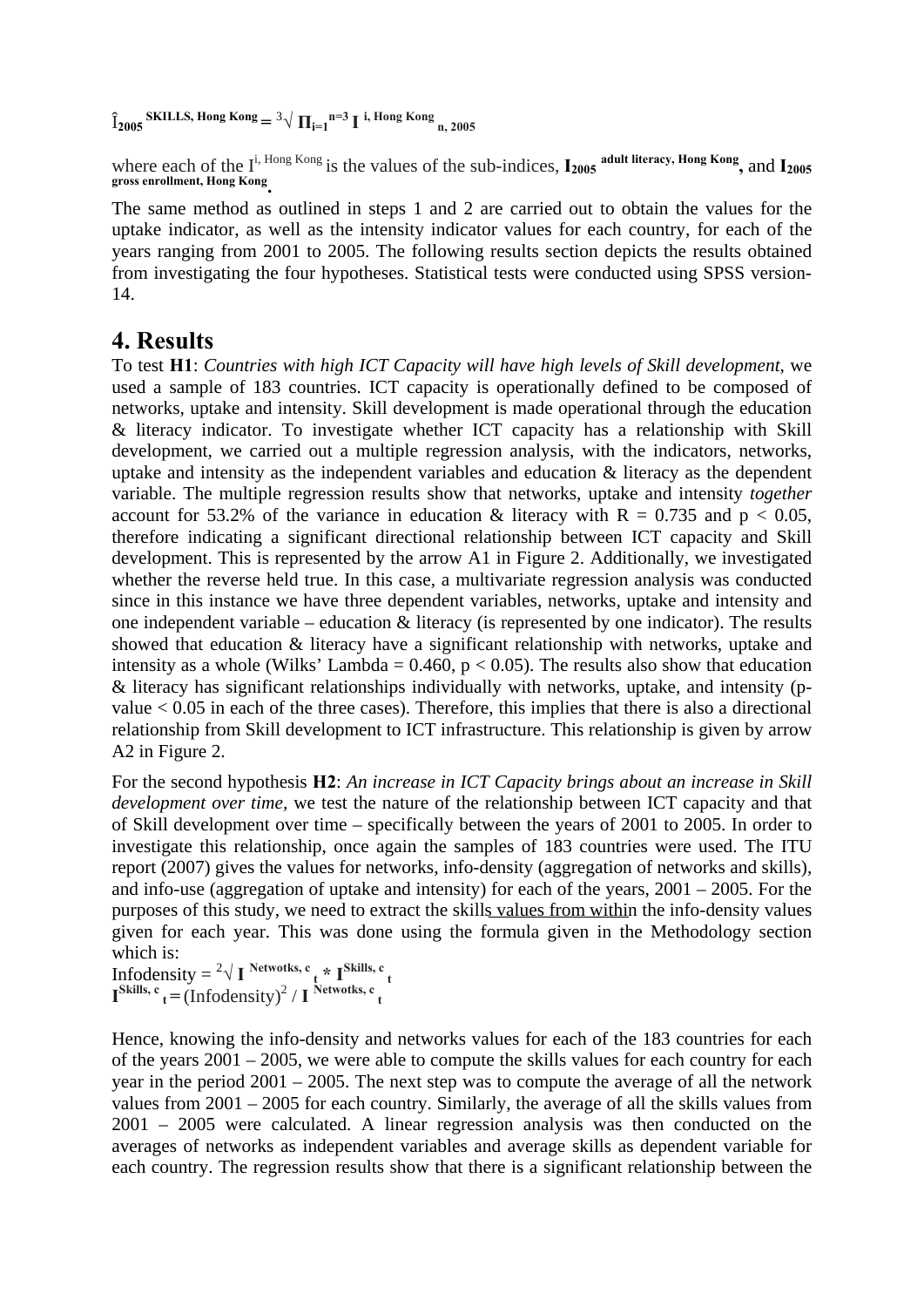averages of both networks and skills ( $R = 0.691$ ,  $p < 0.05$ ). Another linear regression was conducted on the averages of info-use as independent variable and average skills as dependent variable. The regression analysis shows that there is a significant relationship between the two with  $R = 0.682$  and  $p < 0.05$ . It can therefore be implied that over time, specifically from 2001 – 2005, increase in the ICT capacity will have an increase in the development of skills as both the individual regression analysis show evidence that networks as well as info-use (aggregation of uptake and intensity) have significant relationships.

In order to test **H3**: *An increase in Skill development brings about increase in Economic Development*, we utilize the same set of data from the 183 countries from the ITU report (2007). Here, the construct growth is made operational through annual growth rates. The ITU report provided the average annual growth rates from 2001 to 2005 for each of the 183 countries. We use this data to conduct a linear regression analysis where we take the average skills values from 2001 to 2005 for each country (computed earlier from testing H2) and make it the independent variable and regress it on the average annual growth rate which is then the dependent variable. The regression analysis results show that a significant relationship exists with  $R = 0.174$  and  $p < 0.05$ . This implies that H3 holds true. This relationship is shown by arrow A3 in Figure 2. In order to test whether there is a bidirectional relationship between Economic development and Skill development, we also investigated the reverse scenario. In other words, a regression was carried out but in this case, the independent variable was the average annual growth rate and the dependent variable was the average skills values. Here also, a significant relationship was found ( $R = 0.174$  and  $p <$ 0.05). This relationship is given by arrow A4 in Figure 2. Therefore, economic development and Skill development have bi-directional relationships.

For the fourth hypothesis **H4**: *An increase in ICT Capacity brings about increase in Economic Development* we carried out a multiple regression with the averages of networks, and averages of info-use (aggregation of uptake and intensity) as the independent variables and the average annual growth rate as the dependent variable. The results show that there is no significant relationship between ICT capacity and Economic development ( $p > 0.05$ ). This non-significant finding prompted us to investigate whether there would then be a reverse directional relationship. In other words, whether economic development would be a driver for ICT capacity or not. In order to test this relationship, we carried out a multivariate regression analysis with the average annual growth as the independent variable and the averages of networks and averages of info-use (aggregation of uptake and intensity) as the dependent variables. The multivariate analysis revealed that economic development had no significant relationship with ICT capacity (Wilks' Lambda =  $0.986$ ,  $p > 0.05$ ). Therefore, this implies that there is no relationship in either direction between ICT capacity and economic development.

Considering the results obtained from the above statistical analysis, the revised model is given in figure 2.

### **5. Analysis**

The relationships among ICT Capacity, Social development – with respect to development of skills - and Economic Development give rise to dynamics that vary considerably in countries around the world. Skills are especially volatile, given their ability to be imported (and exported). We suggest that the nature of the balance between ICT capacity and skills is going to influence inflow or outflow of talent. For example, Finland has experienced ICT capacity growth over time but skills have remained relatively constant, given the small population and relatively saturated opportunities for skill growth. To meet skill needs, Finland tends to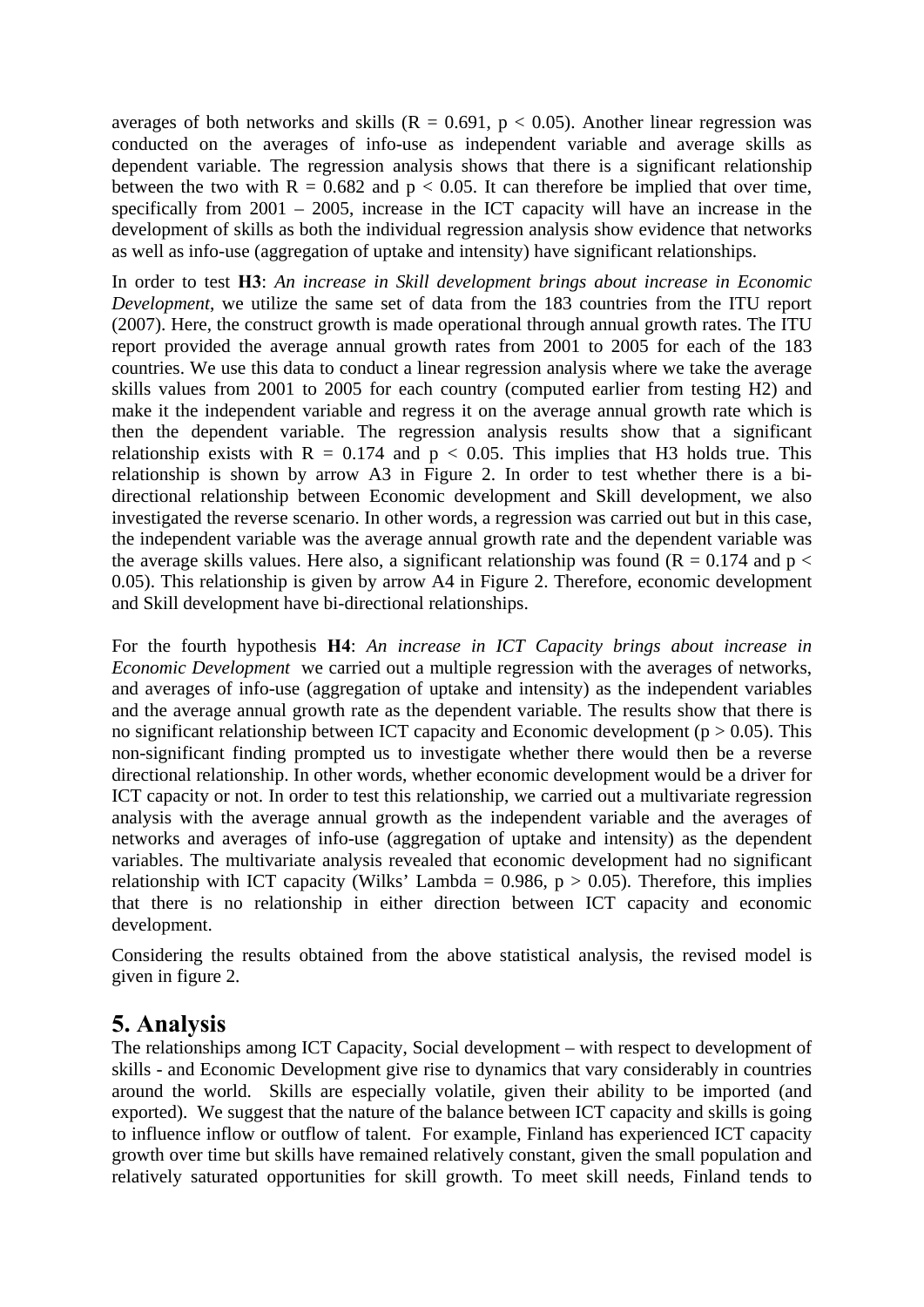import talent as well as engage in outsourcing of skills-based projects to other countries such as China which has a relatively strong skills supply. Hong Kong (with a population similar to Finland) follows a similar course of action in buying its skills using sourcing strategies that enables it to purchase the talent from other regions, again heavily from mainland China, given the close proximity and (relatively) similar language. Taiwan is also running out of local skills and, again, outsourcing to mainland China where requisite skills are in greater abundance at affordable prices. As such, these countries with high skill levels, but ever increasing ICT Capacity and associated skills needs, can continue to flourish, courtesy of importing skills and/or outsourcing.



Countries with a relatively low presence of skills but high ICT Capacity can also (like their highly skill counterparts) source their talent from countries with high skills ratio. The UAE is in such a position and has the resources to import needed skills while simultaneously seeking to educate the local population to achieve a better long term balance between ICT Capacity and Skills. Countries such as Greece, however, are not in as fortunate a situation and remain with no significant increase in skills. Countries such as Estonia which supplies some skills to Finland draws, to some extent, upon Belarus to balance its skills needs with ICT Capacity. In general, the absence of a balance between ICT capacity infrastructure and low Skill development initially means that there will be sourcing of talent from different countries. But in the long term, countries seek to build it internally. Stability exists when both ICT capacity and skills are high. One would presume that neither ICT Capacity nor development of skills alone lead to economic development, i.e., it takes both networks and skills. But our analysis of the data from the 183 countries revealed a very interesting and surprising finding that shows that there is no direct relationship between ICT capacity and economic development. It is unclear as to why this is the case and further research is needed to ascertain specificities regarding these two constructs.

Countries with both low ICT capacity and low Skill development face a daunting future. These will remain low if their skill sets are going elsewhere. For example, Nigeria has achieved an ICT Capacity / Skill set balance but remains underdeveloped. There is little in the way of a positive dynamic that can pull these countries out of their poverty balance. Elements of low stability and imbalances lead to the harsh reality that the rich will get richer and poor get poorer unless there is an innovation or some form of intervention. Positive examples do exist. For instance a micro-loan program and low cost mobile telephones have combined to give Bangladesh an opportunity to break out of the downward spiral and begin to achieve a modicum of economic development which is further enhancing the skill set in the presence of ICT capacity growth.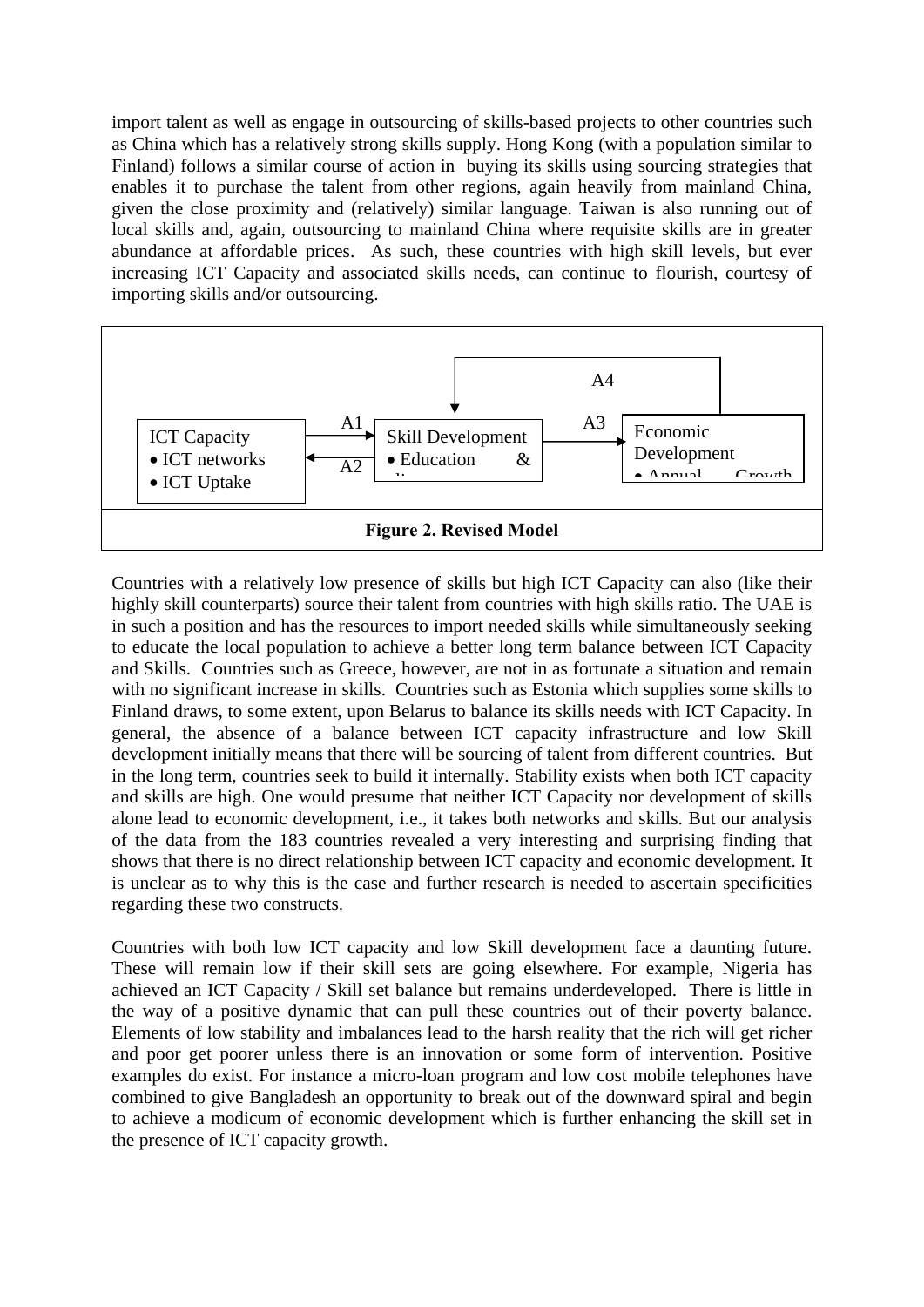### **6. Conclusion**

This study has provided a means for better understanding strategies for sourcing skills as it relates to ICT capacity on a global scale. An investigation of 183 countries revealed that high ICT Capacity does correlate to high levels of Skill development. The converse is also true. This study also found that an increase in ICT Capacity brings about an increase in the development of skills over time. An increase in the development of skills brings about an increase in growth; this is a bi-directional relationship. However there was no relationship between ICT Capacity and Economic Development.

The analysis of this paper suggests that the relationships among ICT Capacity, Social development and Economic Development are the basis upon which global sourcing strategies occur. Countries with high ICT Capacity and relatively constant level of skills will tend to source their talent from countries where skills are developing faster than ICT Capacity. Neither ICT Capacity, nor development of skills, alone, leads to Economic Development. Instead there is a dynamic between the two that brings about the need to source outside of a region or bring in business to stimulate growth. Through innovations in ICT Capacity and Skill development this dynamic can stabilize to provide continuing growth or in the absence of innovations or stimuli through public policy, a downward spiral widening the digital divide will take place.

The contribution of this paper is in the development and testing of a conceptual model that shows the correlations between ICT Capacity and skill development as they relate to Economic Development. These relationships explain the sourcing of talent between certain types of countries. Further research will consider a broader Social development construct and provide a more in-depth analysis to investigate the characteristics of countries as they relate to each other in terms of this model. The ITU report (2007), due to the lack of available data on ICT skilled labor, collected primary, secondary, and tertiary enrollment together with adult literacy numbers to come up with data on the skills indicator. This might confound the actual findings of the study. And so, future efforts will entail collection of ICT skilled labor force data which will be more representative of the skills indicator. Additionally, more indepth analysis is needed in investigating the various characteristics of each country that might come into play as we talk about ICT capacity, Skill development and Economic Development. Future research efforts will also involve triangulating empirical findings with qualitative case studies from the sample of 183 countries utilized in this study to provider greater insight and improve upon the quality of the findings.

### *References*

- Avgerou, C. "How can IT Enable Economic Growth in developing Countries?," *Journal of Information Technology for Development* (8:1), 1998.
- Cecchini, S. and C. Scott, "Can information and communications technology applications contribute to poverty reduction? Lessons from rural India," *Information Technology for Development* (10:2), 2003, pp.73-85.
- Dasgupta, S., Lall, S., and D. Wheeler. "Policy Reform, Economic Growth, and the Digital Divide: An Econometric Analysis." *Development Research Group*. World Bank. http://www.econ.worldbank.org/files/1615\_wps2567.pdf. Accessed November 2004.
- Davis, F. D. "Perceived Usefulness, Perceived Ease of Use, and User Acceptance of Information Technology," *MIS Quarterly* (13:3), 1989, pp. 319-339.
- Gaved, M., and Anderson, B."The impact of local ICT initiatives on social capital and quality of life," *Chimera Working Paper* , Colchester: University of Essex, 2006.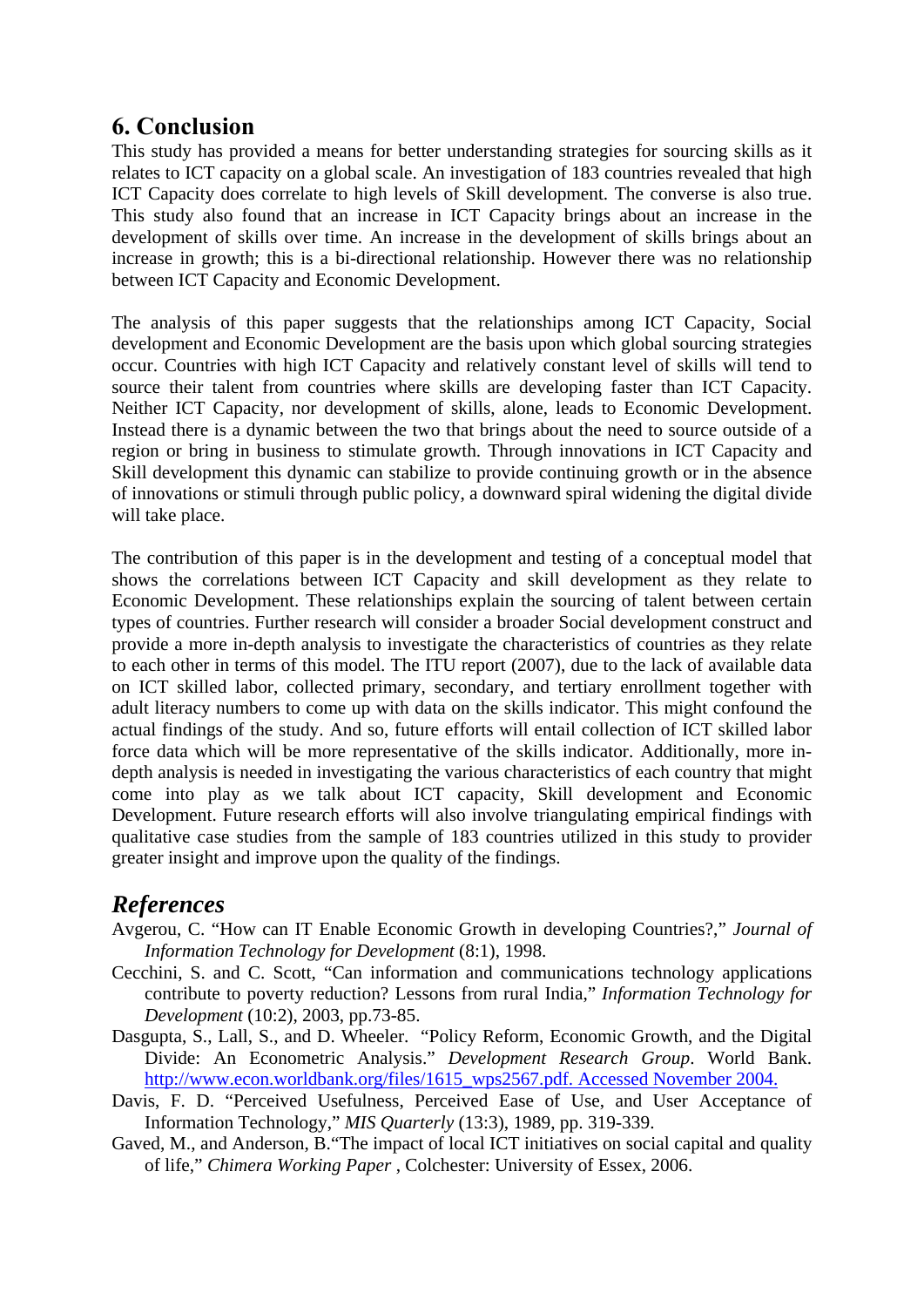- Giddens, A. "Runaway World: How Globalization is Reshaping Our Lives," Routledge. New York. 2003 p. 104
- ITU. "Measuring the Information Society. ICT Opportunity Index and World Telecommunication/ICT Indicators." 2007.
- Keen, P. "Bypassing the Digital Divide: A Knowledge Networking Strategy for using ICT to help leverage Talent Pools in Developing Regions of the World," *Monograph of the HICSS 40 Symposium on Information Technology Application in Emerging Economies: Strategies, Best Practices, Theories and Tools and Techniques*, 2007.
- Norris, P. "Digital Divide: Civic Engagement, Information Poverty, and the Internet Worldwide". Cambridge University Press, Cambridge. 320 pages 2001.
- Qiang, C., Pitt, A., and S. Ayers, "Contribution of Information and Communication Technologies to Growth." *World Bank Working Paper No. 24*. World Bank. 2003. http://lnweb18.worldbank.org/ict/projects.nsf/WSISPublication
- Qureshi, S. "How does information technology effect Development? Integrating theory and practice into a process model," *Proceedings of the 11th Americas Conference on Information Systems*, 2005, pp.500-509.
- Qureshi, S., Keen, P. and Kamal, M. "Knowledge Networking for Development: Building Bridges across the Digital Divide" p. 226c In (eds) R. Sprague and J. Nunamaker *The Fortieth Annual Hawaii International Conference on Systems Sciences*. IEEE Computer Society Press.2007.
- Qureshi, S and Zigurs, I. "Paradoxes and Prerogatives in Global Virtual Collaboration" *Communications of the ACM special section on Global Applications of Groupware* (44:12), December 2001.
- Schumpeter, J. A. "The economy as a whole: Seventh chapter of The Theory of Economic Development" *Industry and Innovation* (9: 1/2), 2002, pp. 93-145.
- Serageldin, I., Grootaert, C. "Defining social capital: an integrating view," *World Bank*, 2000.
- Steinberg, J. "Information Technology and Development Beyond Either/Or," *The Brookings Review* (21:2), 2003, pp. 45-48.
- Steinmueller, E. "ICTs and Social Capital," *DRUID Winter Conference*, 22-24 January, 2004.
- Tractinsky, N. and L. S. Jarvenpaa. "Information Systems Design Decisions in a Global Versus Domestic Context", *MIS Quarterly* (4), 1995, pp. 507-534.
- United Nations Development Programme, "Human Development Report 2003. Millennium Development Goals: A compact among nations to end human poverty." Oxford University Press, New York. pp368. 2003
- Venkatesh, V., Morris, M. G., Davis, G. B., and Davis, F. D. "User Acceptance of Information Technology: Toward A Unified View," *MIS Quarterly* (27:3), 2003, pp. 425-478.

Warschauer, M. "Technology and social inclusion," The MIT Press, Cambridge, MA, 2003.

World Bank "ICTs and MDGs A World Bank Perspective" *Global ICT Department. The World Bank Group*. December 2003.

### **Appendix**

#### **Constructs:**

#### *ICT Capacity*

• **Networks:** According to the ITU report (2007), the extent of network and infrastructure development is captured through penetration rates of: 1) fixed telephone lines, 2) mobile cellular subscribers and 3) international internet bandwidth.